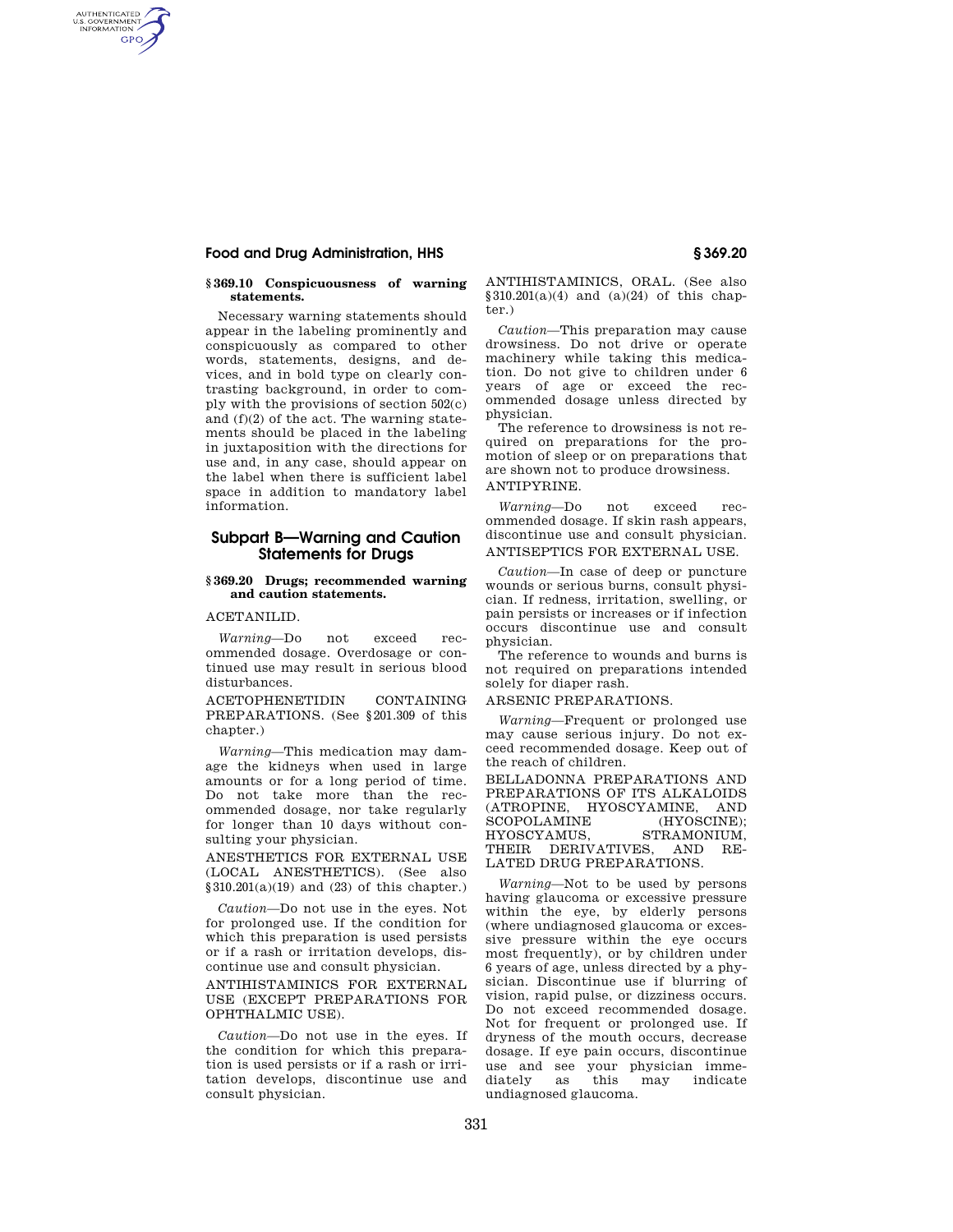**§ 369.20 21 CFR Ch. I (4–1–10 Edition)** 

In the case of scopolamine or scopolamine aminoxide preparations indicated for insomnia, the portion of the above warning that reads ''children under 6 years of age'' should read instead ''children under 12 years of age''. BORIC ACID (POWDERED, CRYS-TALLINE, OR GRANULAR).

*Warning*—Do not use as a dusting powder, especially on infants, or take internally. Use only as a solution. Do not apply to badly broken or raw skin, or to large areas of the body.

# BROMIDES.

*Caution*—Use only as directed. Do not give to children or use in the presence of kidney disease. If skin rash appears or if nervous symptoms persist, recur frequently, or are unusual, discontinue use and consult physician.

CARBOLIC ACID (PHENOL) PREP-ARATIONS (MORE THAN 0.5 PER-CENT) FOR EXTERNAL USE.

*Warning*—Use according to directions. Do not apply to large areas of the body. If applied to fingers or toes, do not bandage.

CATHARTICS AND LAXATIVES—IR-RITANTS AND OTHER PERISTALTIC STIMULANTS.

*Warning*—Do not use when abdominal pain, nausea, or vomiting are present. Frequent or prolonged use of this preparation may result in dependence on laxatives.

Mercury preparations should have added to the ''frequent use'' statement, the words ''and serious mercury poisoning''.

Phenolphthalein preparations should bear, in addition to the general warning, the following statement:

*Caution*—If skin rash appears, do not use this or any other preparation containing phenolphthalein.

See also Mineral Oil Laxatives.

CHLORATES: MOUTH WASH OR GAR-GLE.

Avoid swallowing.

COBALT PREPARATIONS (See also §250.106 of this chapter.)

*Warning*—Do not exceed the recommended dosage. Do not administer to children under 12 years of age unless directed by physician. Do not use for more than 2 months unless directed by physician.

This warning is not required on articles containing not more than 0.5 milligram of cobalt as a cobalt salt per dosage unit and which recommend administration of not more than 0.5 milligram per dose and not more than 2 milligrams per 24-hour period.

''COUGH-DUE-TO-COLD'' PREPARA-TIONS. (See also §310.201(a)(20) of this chapter.)

*Warning*—Persons with a high fever or persistent cough should not use this preparation unless directed by physician.

COUNTERIRRITANTS AND RUBEFACIENTS.

*Caution*—Do not apply to irritated skin or if excessive irritation develops. Avoid getting into the eyes or on mucous membranes.

If offered for use in arthritis or rheumatism, in juxtaposition therewith, the statement:

*Caution*—If pain persists for more than 10 days, or redness is present, or in conditions affecting children under 12 years of age consult a physician immediately.

See also ''Salicylates'' in this section for additional warnings for preparations containing methyl salicylate.

CREOSOTE, CRESOLS, GUAIACOL, AND SIMILAR SUBSTANCES IN PREPARATIONS FOR EXTERNAL USE.

*Caution*—Do not apply to large areas of the body.

CREOSOTE, CRESOLS, GUAIACOL, AND SIMILAR SUBSTANCES IN DOUCHE PREPARATIONS.

*Warning*—The use of solutions stronger than those recommended may result in severe local irritation, burns, or serious poisoning. Mix as directed before pouring into douche bag. Do not use more often than twice weekly unless directed by physician.

DENTURE RELINERS, PADS, AND CUSHIONS.

*Warning—For temporary use only.*  Long-term use of this product may lead to faster bone loss, continuing irritation, sores, and tumors. For Use Only Until a Dentist Can Be Seen.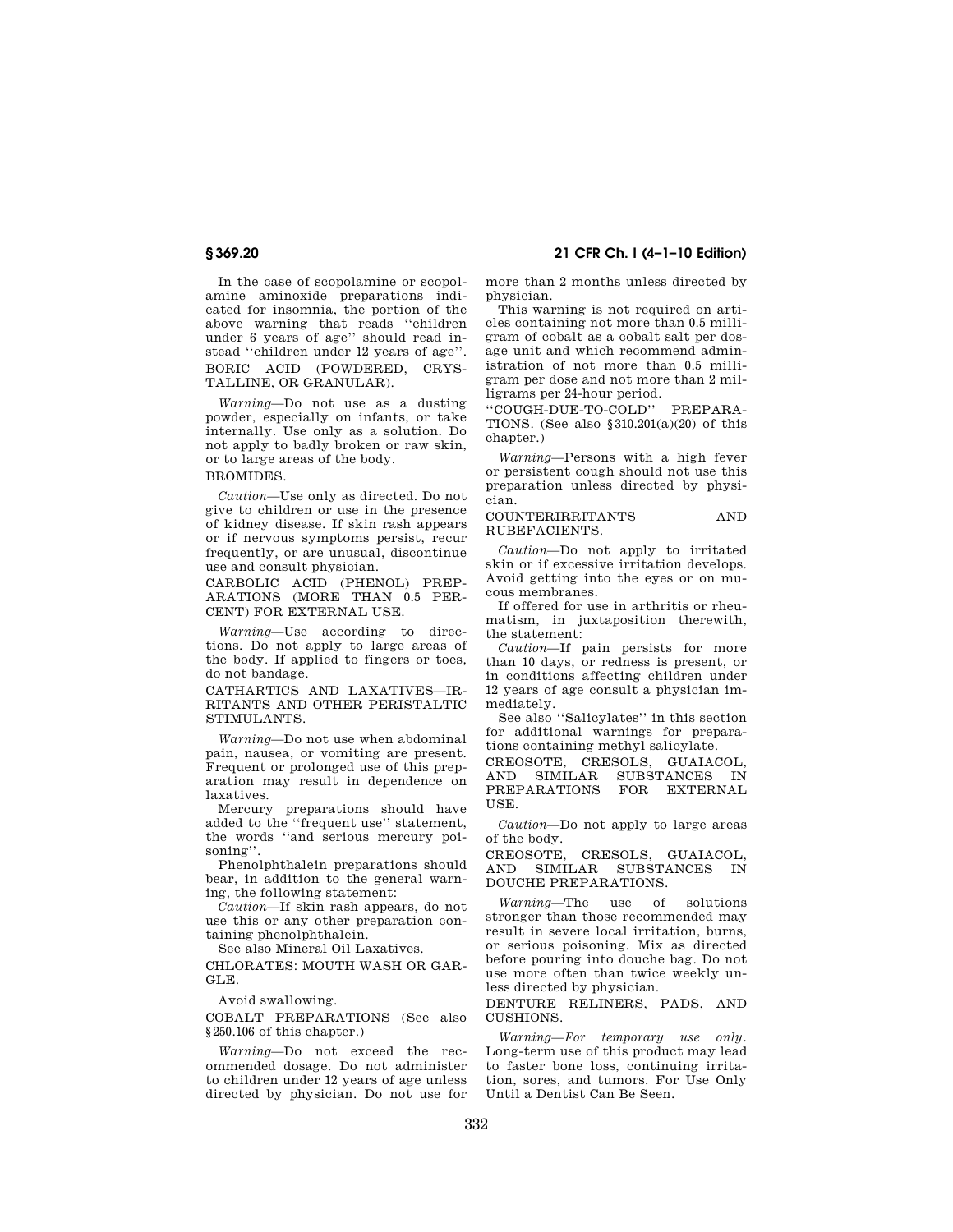### **Food and Drug Administration, HHS § 369.20**

### DENTURE REPAIR KITS.

*Warning—For emergency repairs only.*  Long-term use of home-repaired dentures may cause faster bone loss, continuing irritation, sores, and tumors. This kit for emergency use only. See Dentist Without Delay.

DOUCHE PREPARATIONS.

*Warning*—Do not use more often than twice weekly unless directed by physician.

See also Creosote \* \* \* Douche for additional warning.

DRESSINGS, PROTECTIVE SPRAY-ON TYPE. (See also §310.201(a) (11) and (18) of this chapter.)

*Warning*—In case of deep or puncture wounds or serious burns consult physician. If redness, irritation, swelling or pain persists or increases or if infection occurs consult physician. Keep away from eyes or other mucous membranes. Avoid inhaling.

See also Dispensers Pressurized by Gaseous Propellants \* \* \* for additional warnings to be included for products under pressure.

IODINE AND IODIDES (ORAL).

*Caution*—If a skin rash appears, discontinue use and consult physician. MERCURY PREPARATIONS FOR EX-

TERNAL USE.

*Warning*—Discontinue use if rash or irritation develops or if condition for which used persists. Frequent or prolonged use, or application to large areas may cause serious mercury poisoning.

MINERAL OIL LAXATIVES. (See also §201.302 of this chapter.)

*Caution*—Take only at bedtime. Avoid prolonged use. Do not administer to infants or young children, in pregnancy, or to bedridden or aged patients unless directed by physician.

NASAL PREPARATIONS: VASO-CONSTRICTORS (PHENYL-PROPANOLAMINE).

*Caution*—Do not exceed recommended dosage.

NUX VOMICA AND STRYCHNINE PREPARATIONS.

''Do not use more than the recommended dosage. Keep out of reach of children. In case of overdose, get medical help or contact a Poison Control Center right away.''

OPHTHALMIC PREPARATIONS. (See also §200.50 of this chapter.)

Boric acid offered for use in the preparation of ophthalmic solutions should bear the statement: Prepare solution by boiling in water. Store in a sterile container. Prepare sufficient for one day's use and discard unused portion.

PHENACETIN-CONTAINING PREPA-RATION. (See acetophenetidin.)

PHENYLPROPANOLAMINE HY-DROCHLORIDE PREPARATIONS, ORAL.

*Caution*—Individuals with high blood pressure, heart disease, diabetes, or thyroid disease should use only as directed by physician.

POTASSIUM PERMANGANATE AQUEOUS SOLUTIONS (CONTAINING NOT MORE THAN 0.04 PERCENT PO-TASSIUM PERMANGANATE). (See §250.108 of this chapter.)

*Warning*—For external use on the skin only. Severe injury may result from use internally or as a douche. Avoid contact with mucous membranes.

QUININE AND OTHER CINCHONA DE-RIVATIVES (EXCEPT FOR USE IN MALARIA).

*Caution*—Discontinue use if ringing in the ears, deafness, skin rash, or visual disturbances occur.

RESINS, OLEORESINS, AND VOLA-TILE OILS.

*Caution*—If nausea, vomiting, abdominal discomfort, diarrhea, or skin rash occurs, discontinue use and consult physician.

RESORCINOL (NOT THE MONOACETATE) HAIR PREPARA-TIONS.

*Caution*—Excessive use of this preparation may temporarily discolor blond, white, or red hair.

SALICYLATES, INCLUDING ASPIRIN AND SALICYLAMIDE (EXCEPT METHYL SALICYLATE EFFER-SALICYLATE, VESCENT SALICYLATE PREPARA-TIONS, AND PREPARATIONS OF AMINOSALICYLIC ACID AND ITS